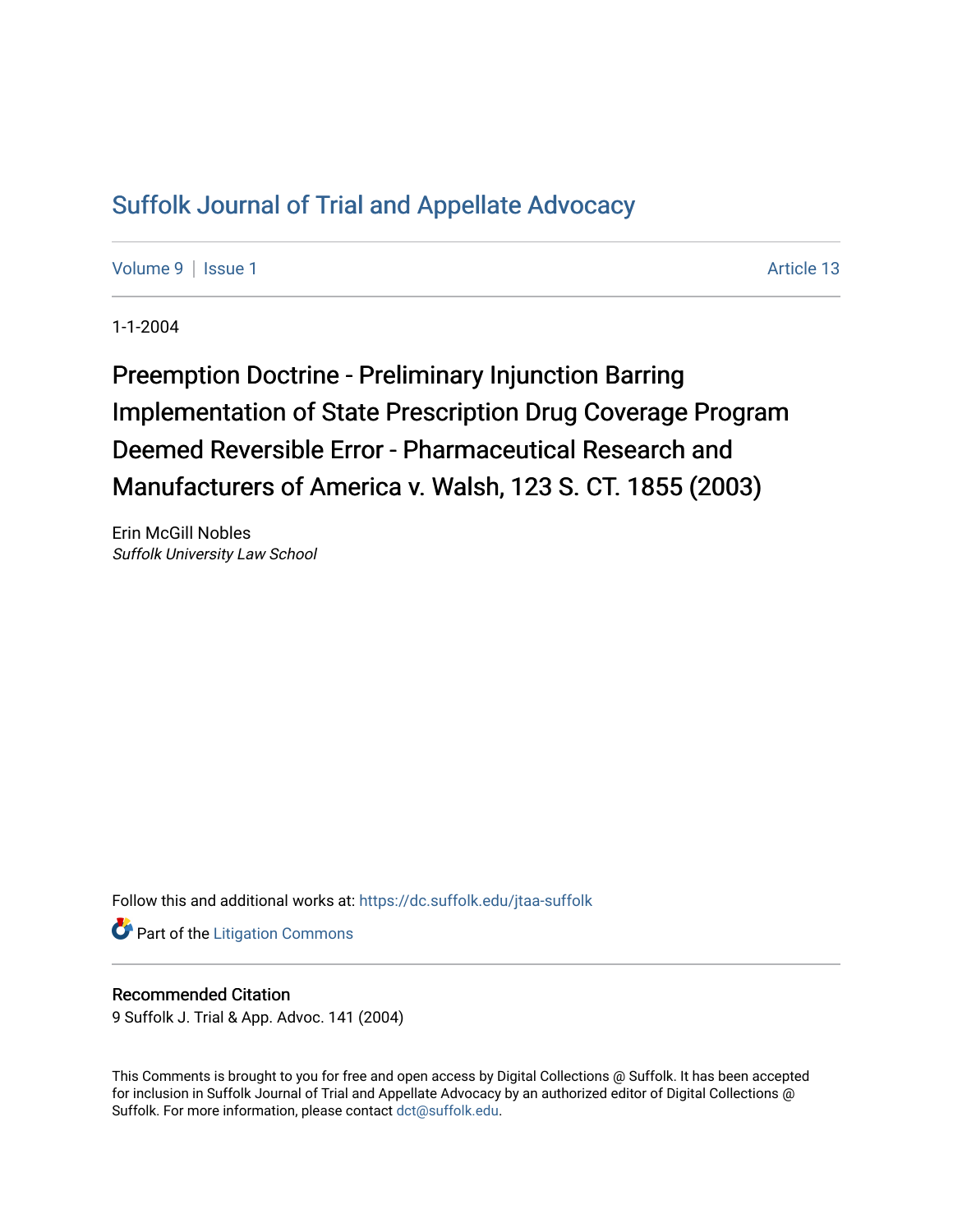## **PREEMPTION DOCTRINE - PRELIMINARY INJUNCTION BARRING IMPLEMENTATION OF STATE PRESCRIPTION DRUG COVERAGE PROGRAM DEEMED REVERSIBLE ERROR -** *PHARMACEUTICAL RESEARCH AND MANUFACTURERS OF AMERICA V. WALSH,* **123 S. CT. 1855 (2003).**

As a fundamental tenet of Constitutional law, federal legislation may preempt conflicting state law.' In 2000, the Maine legislature passed the Maine Act to Establish Fairer Prices for Prescription Drugs ("Maine Rx"), creating a state-administered prescription drug coverage program for Maine residents, funded by pharmaceutical company rebates.<sup>2</sup> Maine Rx imposes Medicaid pre-authorization requirements on designated drugs marketed **by** pharmaceutical companies that refuse to enter into rebate agreements with the state.<sup>3</sup> In *Pharmaceutical Research and Manufacturers of America v. Walsh,<sup>4</sup>*the Supreme Court considered whether a district court properly enjoined enforcement of Maine Rx on a finding that the state program conflicted with federal Medicaid law **by** placing an unrea-

<sup>&</sup>lt;sup>1</sup> U.S. Const. art. VI, § 2. The Supremacy Clause states in pertinent part, "This Constitution, and the Laws of the United States which shall be made in Pursuance thereof shall be the supreme law of the land ... and the Judges in every State shall be bound thereby, any Thing in the Constitution or Laws of any State to the Contrary notwithstanding." Id. See Hillsborough County v. Automated Med. Labs., 471 U.S. 707, 713 (1985) (holding determination of obstacle preemption requires analysis of legislative intent); Pac. Gas and Elec. Co. v. State Energy Res. Conservation and Dev. Comm'n, 461 U.S. 190, 203 (1983) (affirming Congress' power to expressly preempt state law); Hines v. Davidowitz, 312 U.S. 52, 67 (1941) (preempting state immigration law that presented obstacle to Congress' expressed immigration policies).

 $2^2$  ME. REV. STAT. ANN. tit. 22, § 2681 (West Supp. 2002). Through Maine Rx, the state of Maine bargains with pharmaceutical companies for price rebates on prescription drugs for Maine Rx subscribers. See id. § 2681(4).

*See id.* § 2681(7-A). If a physician prescribes a drug on the prior authorization list, that physician must obtain approval from the State Medicaid administrator (or the administrator's agent) before that drug may be administered to Medicaid recipients. See id  $\S$ 2681(4); see also Pharm. Research and Mfrs. of America v. Concannon, 249 F.3d 66, 72 (lst Cir. 2001) (stating pre-authorization by Medicaid Administrator required except in emergency situations), *tff'g* sub nom. Pharm. Research and Mfrs. of America v. Walsh, **<sup>123</sup>** S. Ct. 1855 (2003). In addition to requiring prior authorization for drugs produced by noncompliant manufacturers, the state will publish a list of the manufacturers' names. ME. REv. STAT. ANN. tit. 22, § 2681(7-A) (West Supp. 2002).

**<sup>4</sup>** 123 **S.** Ct. 1855 (2003) (affirming reversal of district court's preliminary injunction against state prescription drug coverage program).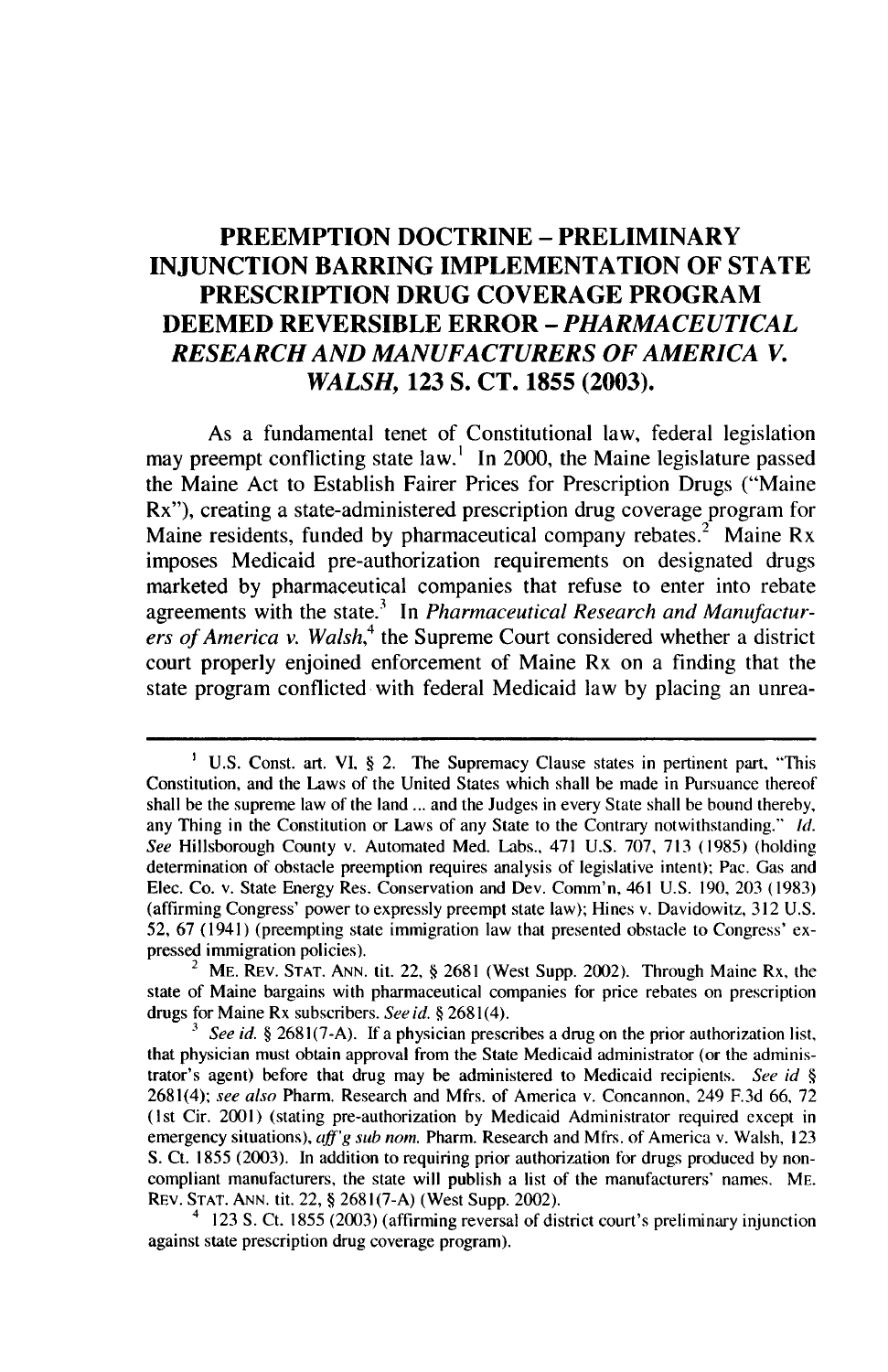sonable burden on Medicaid recipients.<sup>5</sup> The Court held that the district court abused its discretion in issuing a preliminary injunction and allowed Maine Rx to proceed.<sup>6</sup>

More than 325,000 Maine residents lack comprehensive health insurance coverage, and must pay out-of-pocket for prescription drugs.<sup>7</sup> Responding to citizen concern about the rising cost of pharmaceuticals, the Maine legislature created a prescription drug coverage program for Maine residents who do not receive drug coverage through their employer and who have incomes too high to qualify for Medicaid.<sup>8</sup> Maine Rx members

<sup>&</sup>lt;sup>5</sup> See Social Security Act Amendments of 1965, Pub. L. No. 89-97, 79 Stat. 286 (codified at 42 U.S.C. §§ 426, 1935-1936v (West 2003)). Medicaid was enacted as a component of the Social Security Act and is funded cooperatively by the federal and state governments. See 42 U.S.C. §§ 1396-1396v. Medicaid is a comprehensive health insurance program designed to provide qualifying low-income participants with necessary health care, including prescription drugs. See id. Medicaid provides federal matching funds to states that create health insurance plans satisfying criteria regulated by the Secretary of Health and Human Services. See id. States must offer coverage to individuals deemed "categorically needy." See 42 U.S.C. § 1396a(10)(A)(i)(I-VII) (West 2003). By definition, the categorically needy are citizens eligible for assistance under federal means-tested programs such as Supplemental Security Income. See id. A state may also opt to cover "medically needy" individuals who have incomes too high to qualify as categorically needy but who meet other non-financial eligibility requirements. See 42 U.S.C. § 1396a(10)(A)(ii)(I-XVIII). See also KAISER FAMILY FOUNDATION COMMISSION ON MEDICAID AND THE UNINSURED, THE UNINSURED: A PRIMER (2003) (outlining basics of Medicaid coverage and theories of reform), available *at* http://www.kff.org/uninsured/4085.cfm; ALEXANDER A. BoVE, JR., THE **MEDICAID PLANNING** HANDBOOK (1996) (explaining general guidelines for Medicaid eligibility for purposes of estate-planning).

<sup>&</sup>lt;sup>6</sup> *Walsh*, 123 S. Ct. at 1871 (affirming appellate court reversal of preliminary injunction blocking implementation of prescription drug coverage program). The core of Petitioner's argument was that through Maine Rx, the Maine legislature exploited Medicaid patients in order to fund an insurance plan for non-indigent Maine residents. *See* Petitioner's Brief at 7, Pharm. Research and Mfrs. of America v. Walsh, 123 **S.** Ct. 1855 (2003) (No. 01-188) (arguing preauthorization requirements restrict drug access, harming lowincome patients and drug manufacturers). *But see* Respondent's Brief at 9, Pharm. Research and Mfrs. of America v. Walsh, 123 **S.** Ct. 1855 (2003) (No. 01-188) (asserting existing Medicaid guidelines protect patients from arbitrary drug restrictions and promote economical care). *See* generally Timothy Cahill, Note, Curing *the Deficiencies of Proposed State and Federal Prescription Drug Discount Programs,* 70 U. CIN. L. REV. 1341, 1349 (2002) (concluding preauthorization was "hammer" through which Maine Rx program compelled pharmaceutical industry acceptance of rebate structure).

<sup>7</sup> *See* Janet Gemignani, Maine's Rx Drug Law Can Proceed, 19 Business & Health 14, June i, 2001 (reciting statistics characterizing Maine's low-income population); *see also* Conrad J. Barrington, Note, Pharmaceutical Research and Manufacturers of America v. Concannon and Maine Prescription Drug Rebate Statute: A 21st *Centurn Solution to Medicaid Crisis,* 23 WHITTIER L. REV. 1127, 1131 (2002) (citing Maine governor's estimate that Maine Rx would reduce drug prices by 20 to 30 percent).

**<sup>8</sup>** *See* ME. REV. **STAT.** ANN. tit. 22, § 2681(1) (West Supp. 2002). Technically, the Maine Rx program is open to all Maine residents, although the aim of the Maine legislature is to provide affordable prescription drug coverage plan for Maine residents of low to moderate income. *See id.* "It is not the intention of the State to discourage employers from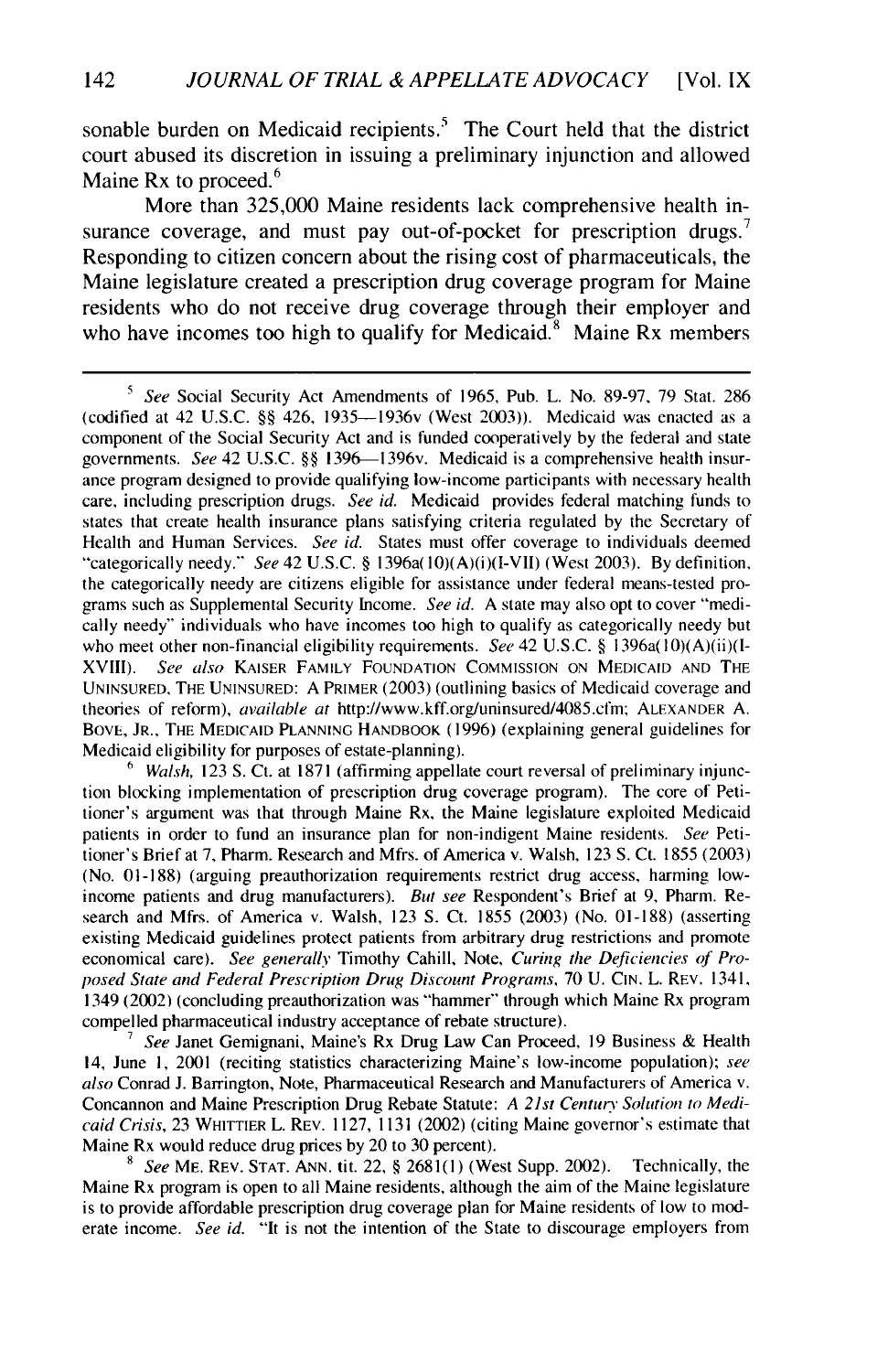use a discount card to purchase prescriptions from Maine pharmacies at below-retail prices.<sup>9</sup> Pharmacies submit bills to Maine for the difference between the Maine Rx price and the drug's retail price.<sup>10</sup> On a bi-weekly basis, the state reimburses pharmacies from a state fund comprised of drug company rebates.<sup>11</sup>

Maine Rx empowered the Commissioner of Maine's Department of Health Services to establish rebate arrangements with pharmaceutical companies selling prescription drugs in Maine.<sup>12</sup> To encourage drug company participation in Maine Rx, the state legislature used authority granted by the Federal Medicaid Act to impose restrictions on non-compliant drug companies.<sup>13</sup> Under the plan, drugs manufactured by non-compliant drug companies were to be placed on a Medicaid "prior authorization" list.<sup>14</sup> Physicians prescribing drugs on this list to Medicaid patients would have to receive permission from the state before the drugs would be administered.<sup>15</sup> As a general rule, pre-authorization requirements tend to discourage physicians from prescribing non-authorized drugs because physicians dislike having to go though an administrative process to obtain special authority to prescribe.<sup>16</sup> By influencing what physicians prescribe to their

*9 See Concannon,* 249 F.3d at 71 (delineating Maine Rx rebate structure as comparable to Medicaid).

*'0* See id.

*11 See* ME. REV. STAT. ANN. tit. 22, § 2681(5)(D) (West Supp. 2002) (outlining rebate structure from state to pharmacies).

12 *See* ME. REV. STAT. ANN. tit. 22, § 2681 (West Supp. 2002).

*<sup>13</sup>See* Social Security Act Amendments of 1990, 42 U.S.C. § 1396r-8(d)(1)(A) (West 2003). Congress passed amendments to Medicaid in 1990 that encouraged states to take a more aggressive role in reducing Medicaid costs through prior authorization. *Id.* These amendments recognized the long-standing practice of some states to impose Medicaid service restrictions in order to limit expenses. *See* Dodson v. Parham, 427 F. Supp 97, 100 (D.C. Ga. 1977) (affirming state restriction of reimbursements to pharmacies for certain drugs prescribed to Medicaid patients); Cowan v. Myers, 187 Cal. App. 3d 968, 975 (1987) (affirming California's prior authorization requirement as permissible under federal Medicaid law).

<sup>14</sup>*See* ME. REV. STAT. ANN. tit. 22, § 268i(7) (2002) (subjecting manufacturers not agreeing to rebates to consequences for failure to comply).

*15* See id; see also Walsh, 123 **S.** Ct. at 1864 (citing affidavit of pharmaceutical executive that pre-authorization shifted "physician loyalty" to drugs without prior authorization).<br><sup>16</sup> Petitioner and Respondent agreed that pre-authorization requirements are ofter

used to influence which drugs physicians will prescribe to their patients. *See* Brief for

offering or paying for prescription drug benefits ... or to replace employer-sponsored prescription drug benefit plans that provide benefits comparable to those made available **...** under this subchapter." *Id;* see Pharm. Research and Mfrs. of America v. Concannon, 249 F.3d 66, 71 **(1st** Cir. 2001) (explaining Maine Rx not meant to augment existing drug coverage). The Maine Rx statute authorizes the Department of Health and Human Services to promulgate rules to govern the administration of the program. *See* ME. REV. STATE. ANN. tit., 22 § 2681(14). Proposed rules limit Maine Rx eligibility to persons who "'do not have a comparable or superior prescription drug benefit plan." *Walsh,* 123 **S.** Ct. at 1863.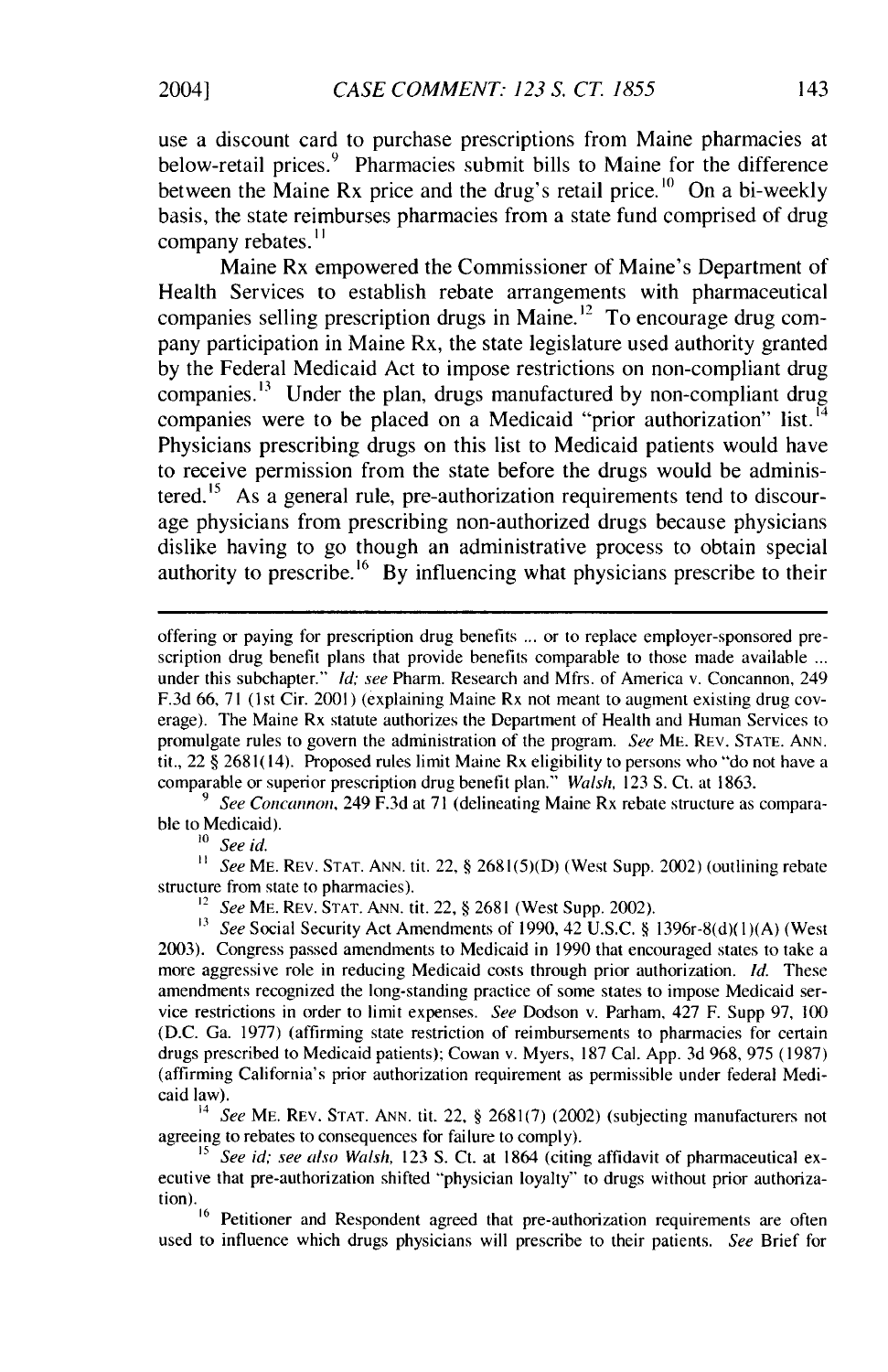Medicaid patients, the Maine legislature intended to lower prices of prescription drugs for Maine Rx members. **<sup>1</sup> 7**

Pharmaceutical Research and Manufacturers of America (PhRMA) filed suit in federal district court arguing that Maine Rx should be preempted because Medicaid pre-authorization restricts drug access and inter-<br>feres with the administration of Medicaid.<sup>18</sup> The district court found feres with the administration of Medicaid.<sup>18</sup>

Petitioner at 6, Pharm. Research and Mfrs. of America v. Walsh, 123 S. Ct. 1855 (2003) (No. 01-188). See Walsh, 123 **S.** Ct. at 1864 n.23 (2003) (quoting affidavit of Dr. Howell of SmithKline Beecham Corporation). "Prior authorization is often employed ... to enforce a drug formulary and is usually intended to limit the drugs to be prescribed by health care professionals ... . [Pirior authorization [is used] **(1)** to ensure proper use of drugs with high potential for inappropriate use, (2) to limit the use of prescription drugs with severe or life threatening side effects and/or drug interactions; and (3) to encourage the use of costeffective medications without diminishing safety or efficacy." *Id. See also* Brief for Respondents at 21, Pharm. Research and Mfrs. of America v. Walsh, 123 **S.** Ct. 1855 (2003) (No. 01-188) (arguing criticisms of prior authorization stem from PhRMA's desire to promote expensive medications at public's expense). "PhRMA's case, therefore, rests on a general distain for prior authorization..." *Id.*

**<sup>17</sup>***See* Walsh, 123 S. Ct at 1864-5 (explaining Respondent's argument that Maine Rx will not deter physicians from prescribing necessary medications). The State Medicaid Medical Director testified in an affidavit that Maine will protect Medicaid patients' right to the safest and most effective medication. *See* id. Under administrative regulations drafted for Maine Rx, a committee of physicians and pharmacists would make "final determinations of clinical appropriateness of any recommendation that a prior authorization requirement imposes with respect to a particular prescriptions drug." *Id.* at 1865.

<sup>18</sup> *See* Pharm. Research and Mfrs. of America v. Comm'r Me. Dep't of Human Servs., Civ. No. 00-157-B-H, 2000 U.S. Dist. LEXIS 17363 (D. Me. Oct. **26,** 2000) (granting preliminary injunction blocking implementation of Maine Rx). PhRMA is the pharmaceutical industry's primary advocacy organization, representing approximately 75 percent of major American pharmaceutical companies. *See Walsh,* 123 **S.** Ct. at 1863 (explaining scope of PhRMA's influence); see also David Rubenstein, PhRMA Uses Litigation for *Leverage in Policy Fracas, 11 CORP. LEGAL TIMES 22 (2001) (referencing PhRMA's legal* interventions on behalf of pharmaceutical companies). The trial court did not consider whether PhRMA, as a trade organization, had standing to bring a lawsuit on behalf of Medicaid beneficiaries. *See* Pharm. Research and Mfrs. v. Comm'r Me. Dep't of Human Servs., Civ. No. 00-157-B-H, 2000 U.S. Dist. LEXIS 17363 (granting preliminary injunction to block implementation of Maine Rx) (D. Me. Oct. 26, 2000). On appeal, however, the court heard Maine's argument that PhRMA lacked standing. *See* Pharm. Research and Mfrs. of America v. Concannon, 249 F.3d 66, 73 (1st Cir. 2001) (considering elements of prudential standing in challenge to state statute). While recognizing a circuit split as to whether prudential standing can be raised for the first time on appeal, the court first determined that the "zone of interests" test was relevant, and found that PhRMA satisfied this test. *Id. Com*pare Animal Legal Def. Fund v. Espy, 23 F.3d 496, 499 (D.C. Cir. 1994) (allowing prudential standing challenge on appeal) *with* Pershing Park Villas Homeowners Ass'n v. United Pac. Ins. Co., 219 F.3d 895, 899 (9th Cir. 2000) (refusing to entertain standing challenge on appeal). The zone of interest test requires an analysis of the interest to be protected by the statutory provision in question and a determination of whether the challenger's interests are among those sought to be protected. *See* Nat'l Credit Union Admin. v. First Nat'l Bank & Trust Co., 522 U.S. 479 (1998) (allowing banks to sue under Federal Credit Union Act to limit markets credit unions serve). On appeal to the First Circuit in the present case, Maine argued that nothing in the Medicaid statute was intended to protect sellers of pharmaceuti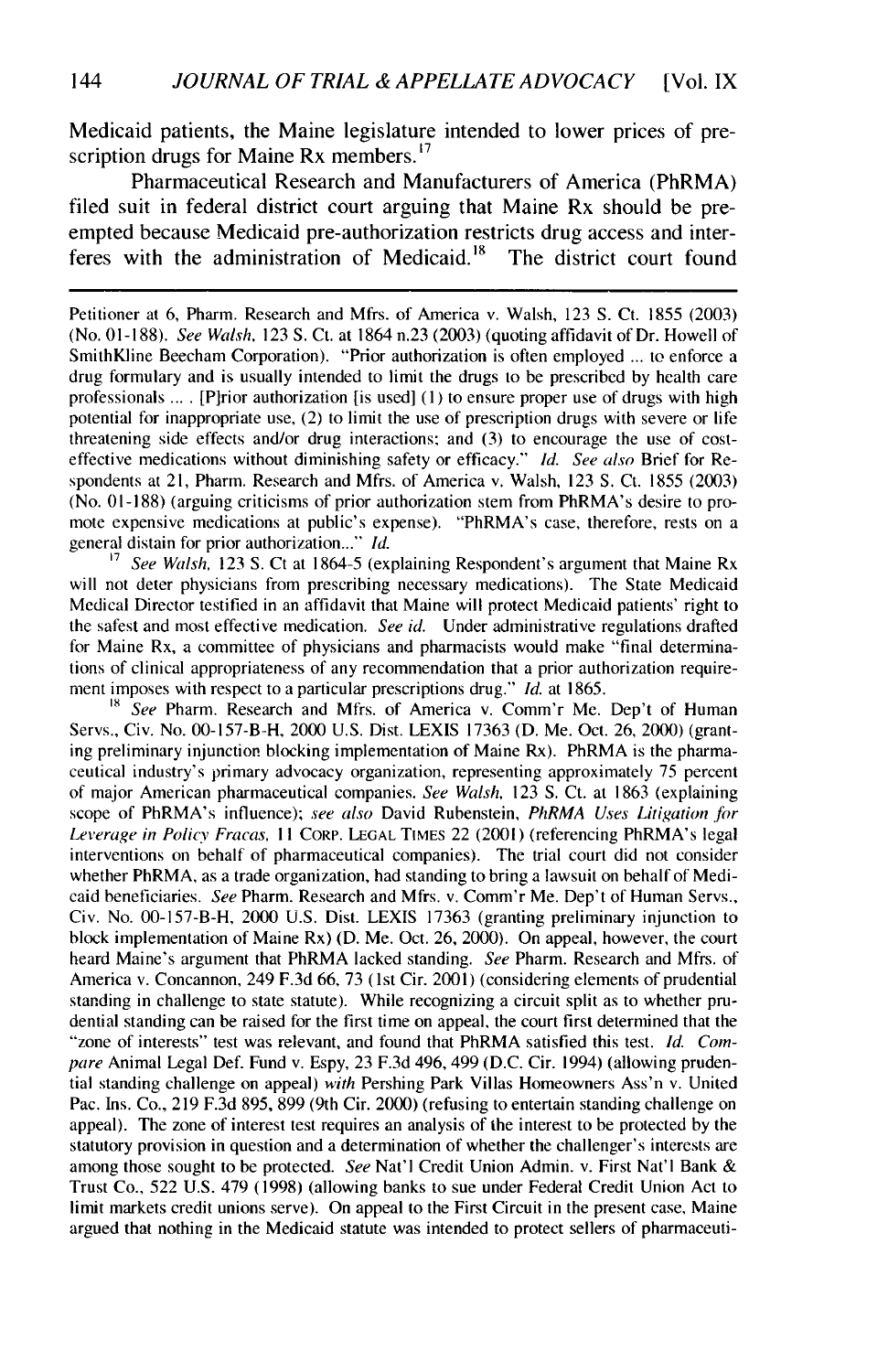PhRMA's argument persuasive and enjoined enforcement of Maine  $Rx$ .<sup>19</sup> The First Circuit Court of Appeals reversed, holding that Medicaid expressly permits states to impose drug pre-authorizations as long as the restrictions do not actually harm Medicaid patients.<sup>20</sup> The court affirmed PhRMA's right to mount an as-applied challenge if Medicaid patients are denied access to necessary medications because of Maine Rx, but held that PhRMA had not shown Maine Rx's mere existence to be harmful to Medicaid patients.<sup>21</sup> The Supreme Court granted certiorari and agreed the district court should not have granted PhRMA's motion for a preliminary iniunction.<sup>22</sup> The Court affirmed that the burden of showing preemption

*<sup>19</sup>See* Pharm. Research and Mfrs. v. Comm'r Me. Dep't of Human Servs., Civ. No. 00-157-B-H, 2000 U.S. Dist. LEXIS 17363 (granting preliminary injunction to block implementation of Maine Rx) (D. Me. Oct. 26, 2000). The court held:

For purposes of the preliminary injunction motion, the record is essentially undisputed. On that record, I find the plaintiffs likelihood of success on the merits of most of its constitutional challenges to be overwhelming. That being so, the State's interest in forestalling the preliminary injunction is weak. The State has a strong interest in assisting its economically and medically needy citizens, but not through unconstitutional legislation ... Accordingly, the plaintiff is entitled to a preliminary injunction ... .

Id. at \*24.

<sup>20</sup> Concannon, 249 F.3d at 75 (examining Medicaid statute for potential restrictions on state preauthorization authority). The First Circuit held that Maine Rx did not impose an obstacle to the objectives of the Federal Medicaid Act, because compliance with state law did not contravene the intent of federal regulations. *See* id. at 85. The appeals court stayed implementation of Maine Rx pending Supreme Court review. *See* Walsh, 123 **S.** Ct. at 1866 (reciting procedural posture of PhRMA's suit against Maine Rx.) Although the United States asked the Supreme Court to deny review in case the Secretary of Health and Human Services intended to review Maine Rx as an amendment to Maine's Medicaid program, the Court agreed to hear the case, seeking an Amicus Curiae brief from the United States and permitting the United States to give oral arguments. *See* id.

<sup>21</sup> See *Concannon*, 249 F.3d at 84. The court of appeals considered scholarly articles reporting negative health outcomes associated with an inability to pay for prescription drugs. *See* Stephen B. Soumera & Dennis Ross-Degnan, Inadequate Prescription-Drug Coverage for Medicare Enrollees - A Call to Action, 340 NEw ENG. **J.** OF MED. (March 4, 1999) (arguing Medicare's lack of prescription drug coverage contributed to poor health among elderly).

See Walsh, 123 S. Ct. at 1871 (affirming appellate court reversal of preliminary injunction based on petitioner's failure to meet burden).

cal drugs, and therefore, PhRMA did not have the right to bring suit under the Medicaid Act. See Concannon, 249 F.3d at 73 (reversing preliminary injunction blocking implementation of Maine Rx). The appeals court disagreed with Maine, finding that PhRMA was seeking to enforce a preemption-based cause of action under the Supremacy Clause of the Constitution, not an express right granted under the Medicaid Act. *Id.* The court held that the Supremacy Clause creates an "implied right of action for injunctive relief against state officers who are threatening to violate federal law," and, "regardless of whether the Medicaid statute's relevant provisions were designed to benefit PhRMA, PhRMA can invoke the statute's preemptive force." *Id.*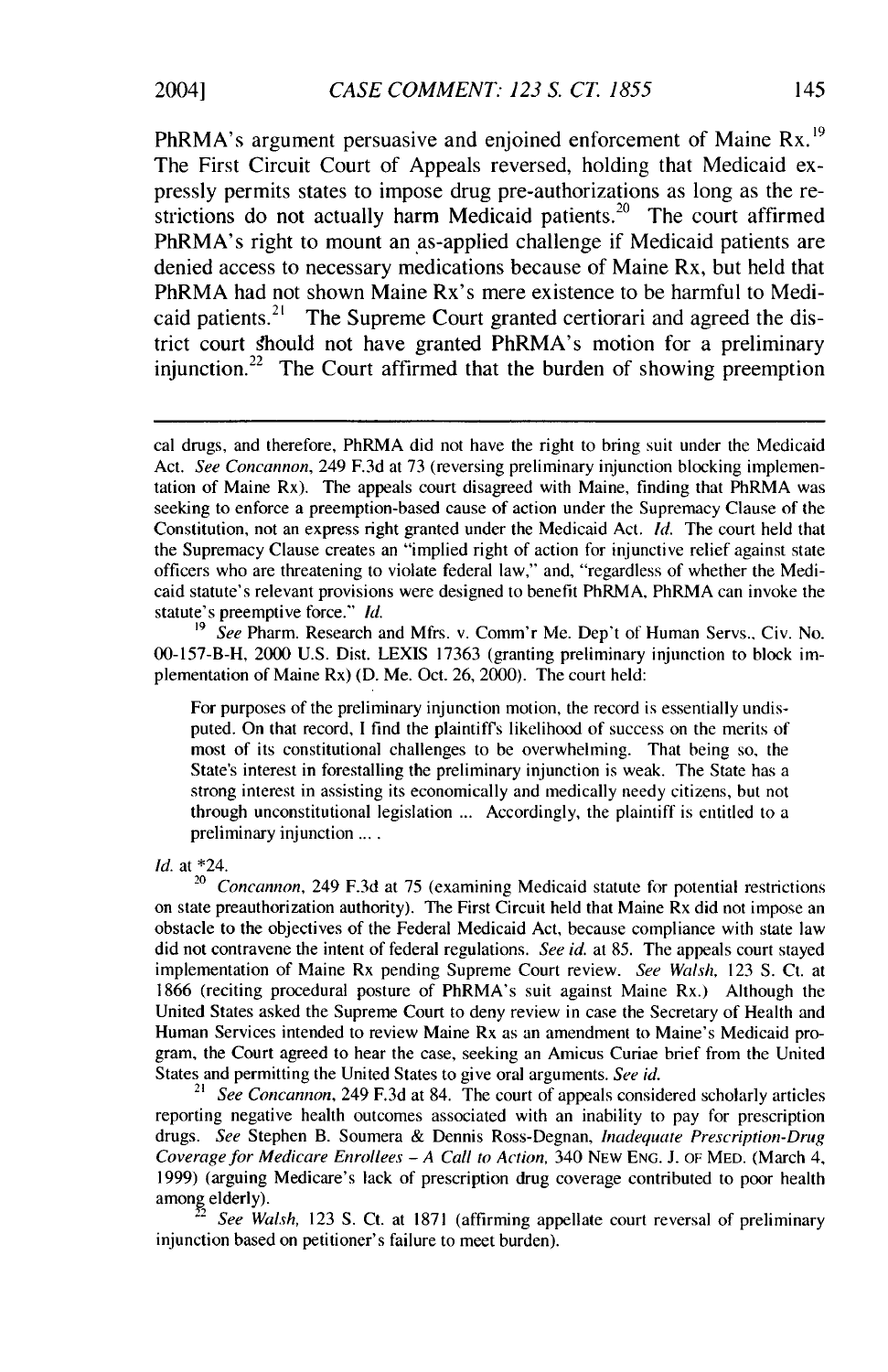rested on PhRMA as the petitioner, and held that PhRMA had not shown a likelihood of success at trial on their preemption argument.<sup>23</sup>

In considering whether to grant a preliminary injunction, a court must employ a balancing test.<sup>24</sup> This test evaluates the equitable interests involved by considering the merits of the petitioner's claim, the risk of irreparable harm that would result from not issuing the injunction, and the public interest.<sup>25</sup> The party seeking the injunction shoulders the burden of demonstrating a likelihood of success at trial on the merits of the claim.<sup>26</sup> Appellate courts review preliminary injunctions for abuse of discretion only; therefore, such injunctions are rarely reversed on appeal.<sup>27</sup> In *Langlois v. Abington Housing Authority,* indigent petitioners challenged a local housing authority plan to institute a lottery system for awarding places on a subsidized housing waiting list.<sup>28</sup> The court granted a preliminary injunction, finding it likely that the lottery violated a state statute reserving a certain percentage of subsidized housing for extremely low-income families.<sup>29</sup> The First Circuit Court of Appeals disagreed that a lottery necessarily violated the statute, but affirmed the preliminary injunction based upon its determination that the lower court's factual analysis was not plainly  $\frac{1}{20}$  wrong.<sup>30</sup>

Although the Constitution provides that states retain all legislative power not expressly granted to the federal government, the Constitution requires federal law to preempt state law that either conflicts directly with federal law or obstructs the accomplishments of Congress.<sup>31</sup> Analyzing

**25** See Langlois, 207 F.3d at 47.

<sup>26</sup> See Salem Inn, Inc., 422 U.S. at 931 (affirming grant of preliminary injunction to bar topless dancing as per city ordinance). "The traditional standard for granting a preliminary injunction requires the plaintiff to show that in the absence of its issuance he will suffer irreparable injury and also that he is likely the prevail on the merits." *Id.*

<sup>27</sup>*See Salem Inn, Inc.,* 422 U.S. at 931. An appellate court should review issues of fact leading to a preliminary injunction for plain error, but it may review judicial conclusions de novo. See id.

**28** *See Langlois,* 207 F.3d at 47 (affirming injunction barring implementation of lottery program as violative of state law).

<sup>3</sup> *See id.* at 46 (explaining housing authority plan to give lottery preferences to applicants living within town limits).

<sup>30</sup>*See id.* at 47 (conceding evidence tended to show that in practice, housing lottery might not violate statute).

**31** U.S. CONST. ART. VI, § 2. *See* Hillsborough County v. Automated Med. Labs., 471 U.S. 707, 715 (1985) (requiring examination of intent when preemption not stated in federal law and not obvious from text); Fidelity Fed. Savings and Loan Ass'n v. De la Custa, 458 U.S. 141, 153 (1982) (preempting state mortgage law in favor of federal Savings & Loan

**<sup>23</sup>** *Id.* (affirming petitioner unlikely to succeed at trial on facts before Court).

<sup>&</sup>lt;sup>24</sup> See Benten v. Kessler, 505 U.S. 1084, 1084 (1992) (enjoining petitioner from using illegal abortion drug because petitioner could not win at trial); Doran v. Salem Inn, Inc., 422 U.S. 922, 931 (1975) (affirming grant of preliminary injunction to bar topless dancing as per city ordinance); Langlois v. Abington Hous. Auth., 207 F.3d 43, 47 (1st Cir. 2000) (affirming temporary injunction to bar implementation of housing lottery).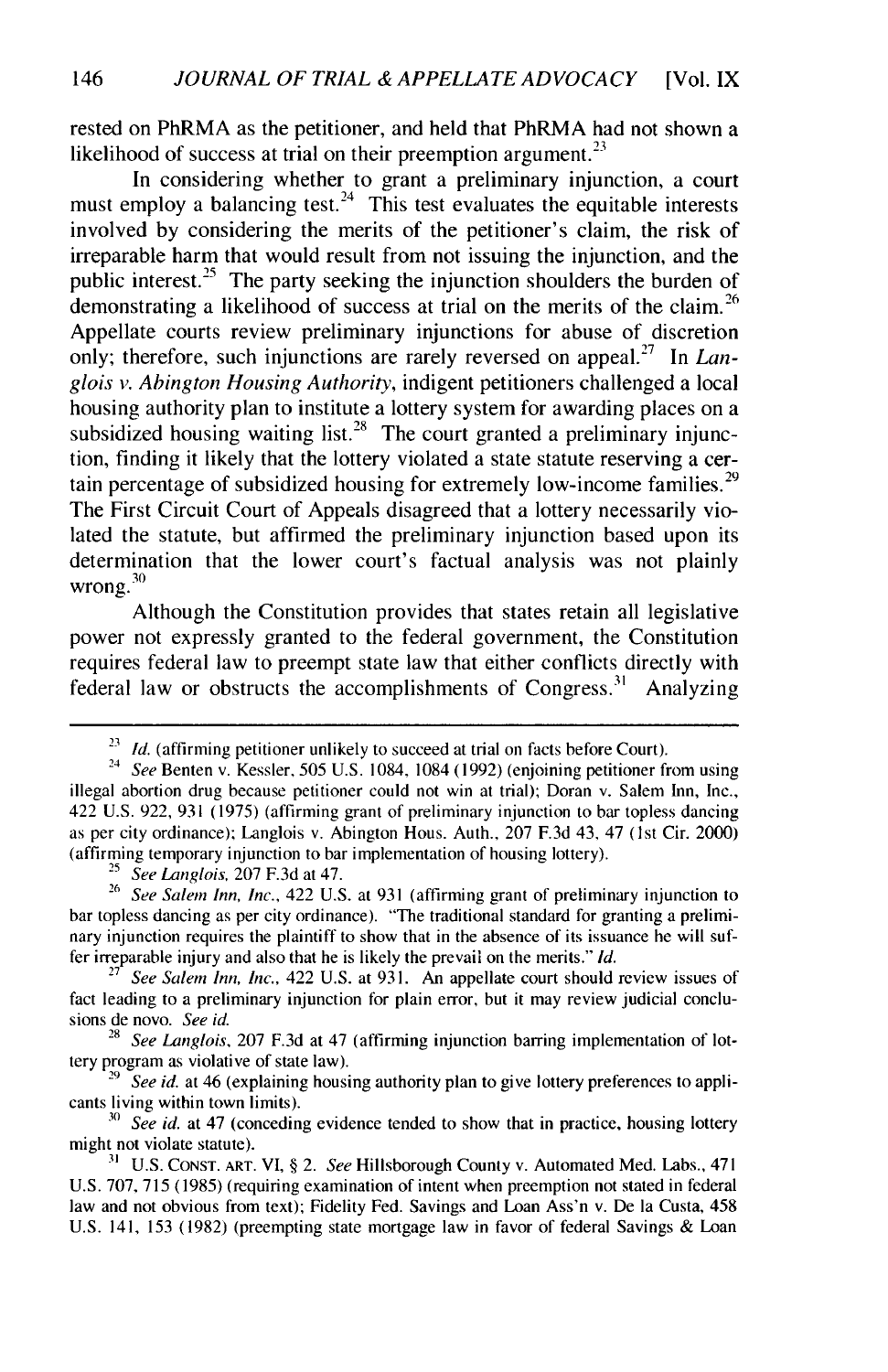obstacle preemption requires courts to determine Congress' intent in passing the federal law in question, applying preemption only if it is clear Congress intended to supercede state police power. $32$  Because the authority to regulate health care has traditionally been vested in the state, there is a general presumption against preemption of state statutes designed to foster public health. $33$  Historically, courts have been reluctant to preempt a state public health law – even one that imposes a burden on some citizens – if a state is acting reasonably to further some health-related objective.<sup>34</sup>

Medicaid is a joint federal and state program that provides health care to qualified indigents.<sup>35</sup> Many details of Medicaid administration are delegated to the states, and federal law affords states some leeway to design programs that meet localized health challenges.<sup>36</sup> Before a state may

<sup>32</sup> See Hines, 312 U.S. at 67 (applying preemption when state law is "obstacle" to federal purpose.) To analyze obstacle preemption, courts may look to statutory history, expressed through legislative proceedings, or to extrinsic evidence such as speeches or contemporary events. *See id. In Hines,* the Court ruled that a state's registration policy for foreign nationals was an obstacle to federal immigration policy and jeopardized foreign relations because the state law, which required foreign nationals to register with the state every year and carry a special identification card, stigmatized immigrants living legally in the United States. *See id.* The Court held that the Pennsylvania law was an obstacle to the federal government's goal of establishing robust and positive relationships with foreign countries in order to protect the United States. *See id.*

<sup>33</sup>*See* Alexander v. Choate, 469 U.S. 287, 303 (1985) (affirming state discretion to choose proper mix of Medicaid services for state residents); Beal v. Doe, 432 U.S. 438, 447 (1977) (holding state interest in promoting childbirth justifies refusal to allow use of Medicaid funds for non-therapeutic abortions).

<sup>34</sup>*See Choate,* 469 U.S. at 303 (restricting inpatient days for Medicaid patients). "The 14-day limitation will not deny respondents meaningful access to Tennessee Medicaid services or exclude them from those services." *Id. See also* N.Y. State Dept. of Social Servs. v. Dublino, 413 U.S. 405, 421 (1973) (rejecting preemption of state law imposing employment requirement as condition of AFDC benefit eligibility). In *Walsh,* the plurality compares New York's AFDC work requirement to Maine Rx's imposition of priorauthorization for Medicaid patients. *See* 123 **S.** Ct. at 1869-70 "The problems confronting our society in these areas are severe, and state governments, in cooperation with the Federal Government, must be allowed considerable latitude in attempting their resolution." (quoting N.Y. State Dept. of Social Servs. v. Dublino, 413 U.S. 405, 421 (1973)).

*<sup>35</sup>See* Harris v. McRae, 448 U.S. 297, 308 (1980) (holding Medicaid does not require states to fully fund medical procedures). "The Medicaid program is a cooperative endeavor in which the Federal Government provides financial assistance to participating states to aid them in furnishing health care to needy persons." *Id.*

<sup>36</sup>*See* 42 U.S.C. § 1396r-8 (West 2003). In 1990, Medicaid amendments formally recognized state authority to restrict access to certain drugs via pre-authorization requirements in order to save money. *Id.*

regulation); Jones v. Roth Packing Co., 430 U.S. 519, 525 (1977) (holding federal Whole Meat Act preempts state meat packing statue); Hines v. Davidowitz, 312 U.S. 52, 67 (1941) (applying preemption when state law "obstructs" federal purposes). Federal law also preempts state law when a "scheme of federal regulation" is so pervasive that it is clear the federal government intends to occupy the entire field of law. *See* Pac. Gas and Elec. Co. v. State Energy Res. Conservation and Dev. Comm'n, 461 U.S. 190, 212-15 (1983).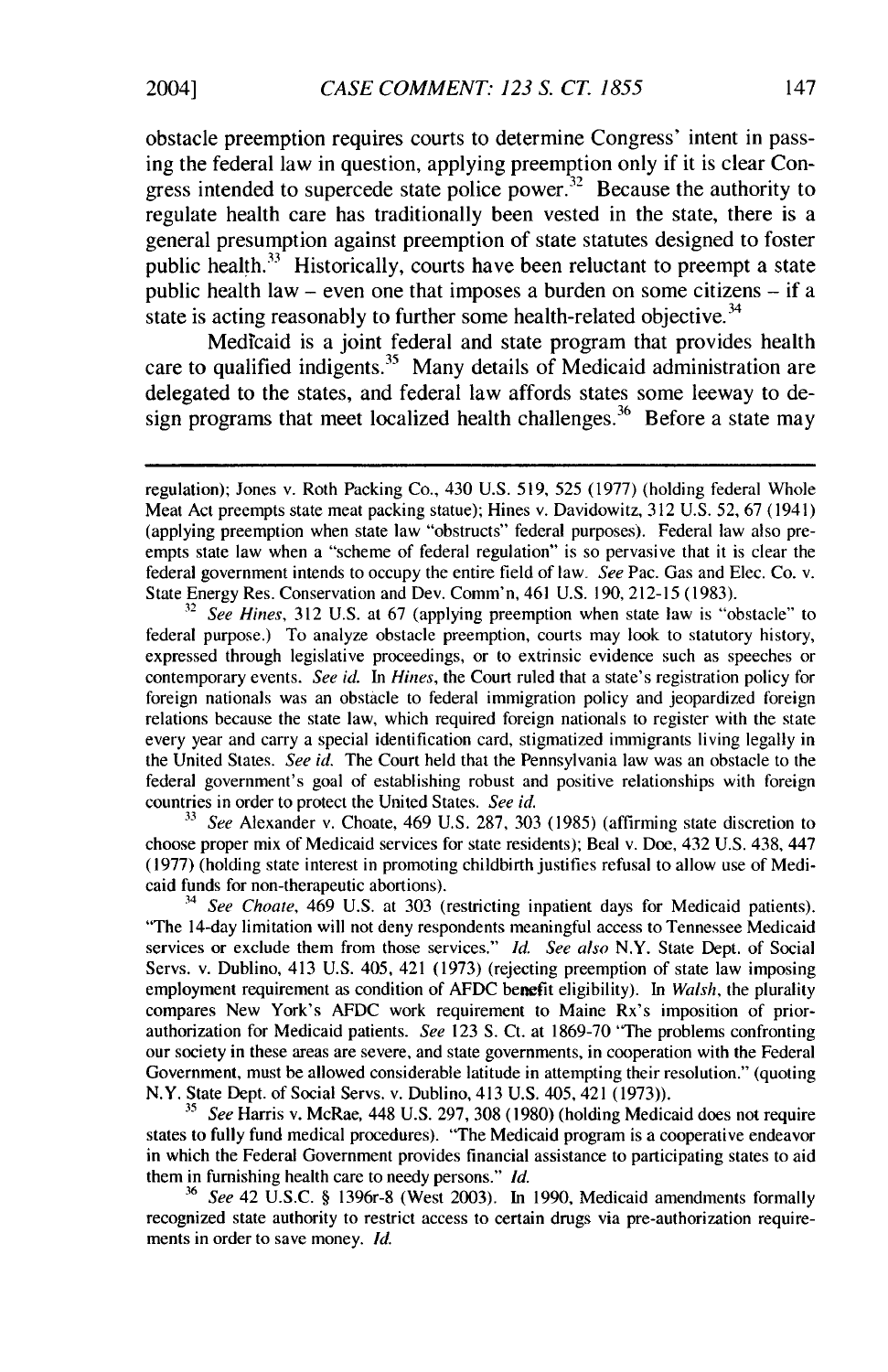implement substantive changes to its current Medicaid plan, however, the Secretary of Health and Human Services will review the changes to determine if the state plan still complies with federal Medicaid regulations.<sup>37</sup> If the Secretary finds that a state's amendments conflict with Medicaid, the Secretary has the power to terminate federal funding to the state program.<sup>38</sup> The Secretary's decision will stand unless a court determines that the deci-**<sup>39</sup>** sion was arbitrary and capricious.

In *Pharmaceutical Research and Manufacturers of America v. Walsh,* the Supreme Court considered whether the district court erred in entering a preliminary injunction enjoining Maine  $Rx<sup>40</sup>$  A majority of the Court held that the preliminary injunction was reversible error, although ideological differences between the justices prevented the decision from being a complete victory for Maine.<sup> $41$ </sup> Affirming the presumption against preemption of a state public health statute, a plurality of four justices held PhRMA had not shown that Maine Rx imposed a significant obstacle to Medicaid.<sup>42</sup> According to the plurality, absent specific evidence that Maine Rx will prejudice Medicaid patients' access to necessary care, the petitioner did not establish facts sufficient to justify a preliminary injunction.<sup>43</sup> Concurring with the majority that the injunction was plain error, Justices Scalia and Thomas argued that Maine Rx is an amendment to Maine's Medicaid program and subject only to agency review by the Secretary of Health and Human Services.<sup>44</sup>

*398* Chevron U.S.A., Inc. v. Natural Res. Def. Council, Inc., 467 U.S. 837, 844 (1984) (affirming agency interpretation of statute will control when agency vested with authority to administer statute).

<sup>40</sup> See Walsh, 123 S. Ct. at 1855 (affirming state's prescription drug coverage program as non-violative of Medicaid).

<sup>41</sup> See Michelle M. Mello, David M. Studdert & Troven A. Brennan, *The Pharmaceutical Industry versus Medicaid* - *Limits on State Initiatives to Control Prescription-Drug Costs,* 350 NEW **ENG. J.** MED. 608 (Feb. **5,** 2004) (explaining efforts in Michigan and Maine to control Medicaid prescription drug costs through prior authorization techniques).

 $42$  See Walsh, 123 S. Ct. at 1871. Concurring in part with the plurality and concurring in the judgment, Justice Breyer concluded that in order to apply preemption, PhRMA needed to show that Maine's program would "seriously compromise important federal interests." Id.

<sup>43</sup> *Id.* The plurality also argued that Maine Rx will serve a distinct Medicaid purpose by defraying the cost of prescription drugs for low-income Maine residents which will keep many of them from becoming Medicaid eligible, Id. at 1872.

*<sup>44</sup>*Walsh, 123 **S.** Ct. at 1877 (Thomas, **J.,** concurring) (arguing that the Secretary must look at Maine Rx's effect on Medicaid and determine if it is in the "best interest" of Medi-

*<sup>37</sup>*See *id.* § 1396a(b) (affording authority to Secretary to review state changes to Medicaid).

<sup>&</sup>lt;sup>38</sup> See *id.* § 1396c. Because states would be unable to finance Medicaid without federal support, the Secretary essentially has the ultimate veto power for any Medicaid amendment. **Id.** See generally United States v. Western Pac. R.R. Co., 352 U.S. 59, 63 (1956) (establishing test for delegating authority to agency to make administrative deci- $\frac{\sinh \theta}{39}$ .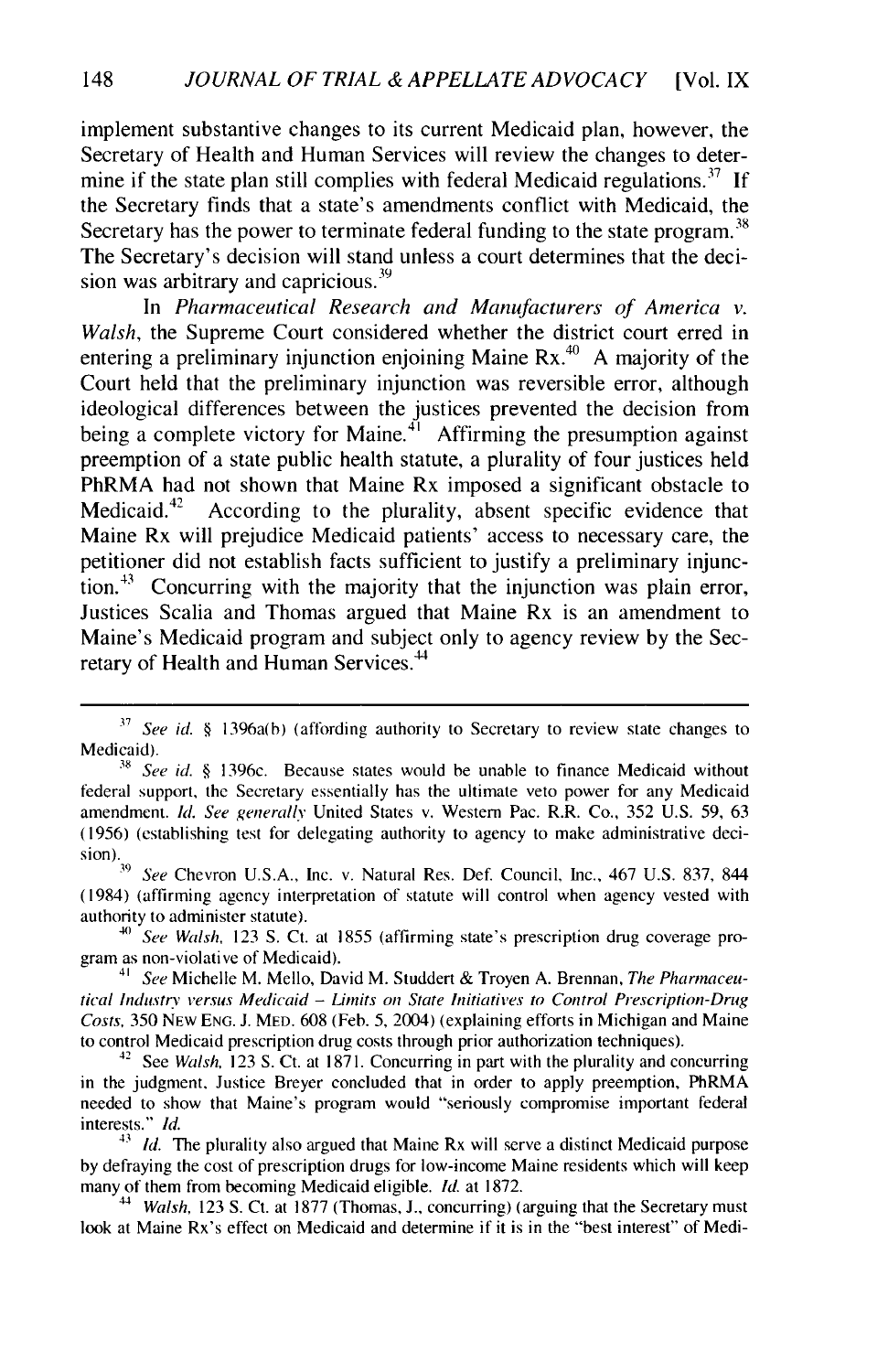Additionally, Justice Thomas did not perceive a direct conflict between Medicaid and Maine  $Rx<sup>45</sup>$  He argued that it is impossible to deduce a singular purpose from the complex Medicaid statute, which represents a delicate balance of prescription costs and drug access.<sup>46</sup> Justice Thomas cautioned against "invoking obstacle pre-emption based on the arbitrary selection of one purpose to the exclusion of others.<sup> $47$ </sup> In dissent, Justice O'Connor expressed an opposite view.<sup>48</sup> To O'Connor, the implicit intent of the Medicaid act is to permit preauthorization only if it serves a clear benefit to Medicaid patients.<sup>49</sup> Because Maine had argued no direct Medicaid benefit, O'Connor's dissent argued that "post-hoc justifications" offered by the Court were based on facts not supported in the record.<sup>50</sup> Based on this reading of the Medicaid act, O'Connor opined that she would have affirmed the preliminary injunction and allowed the case to proceed toward an adjudication on the merits.<sup>51</sup>

The district court predominantly considered the likelihood that PhRMA would succeed at trial on its claim that Medicaid preempts Maine  $Rx<sup>52</sup>$  On certiorari, the Court appropriately limited its review to this element in determining whether the preliminary injunction should stand.<sup>53</sup> The Court's failure to agree in its reasoning should not detract from its ultimate decision that in order to obtain a preliminary injunction, a petitioner must show he would probably win at trial.<sup>54</sup> The Court correctly ruled that PhRMA has not made such a showing, because PhRMA has not demonstrated that Maine Rx is preempted by the federal Medicaid statute. In this case, PhRMA cannot demonstrate that preauthorization adversely affects Medicaid patients by denying them access to necessary prescription

49 *See id.* at 1881.

<sup>50</sup>*See id.*

caid patients).

<sup>45</sup> *Id.* at 1874 (Thomas, **J.** concurring in the judgment).

<sup>46</sup>*Id.* at 1875 (Thomas, **J.** concurring in the judgment). Justice Thomas cites the text of the Medicaid statute that asserts "care and services will be provided, in a manner consistent with ... the best interests of the recipients" as evidence that the complexity of Medicaid belies the determination of a singular preeminent Medicaid goal. *hi.*

<sup>47</sup>*Id.* at 1875. (Thomas, **J.** concurring in the judgment).

<sup>49</sup>*Walsh,* 123 S. Ct. at 1872 (O'Connor, **J.,** concurring in part and dissenting in part.) Justice O'Connor was joined in her dissent by Chief Justice Rehnquist and Justice Kennedy.

**<sup>51</sup>***Id.* (rejecting plurality's "predicate assumptions" finding that Maine Rx served Medicaid goals).

<sup>&</sup>lt;sup>52</sup> Pharm. Research and Mfrs. of America v. Concannon, 249 F.3d 66, 72 (1st Cir. 2001) (reversing grant of preliminary injunction to pharmaceutical industry group). When reviewing a grant of preliminary injunction a likelihood of success at trial on the merits of the claim is generally accepted to be the most important element of the "familiar four" factors. *See* Weaver v. Henderson, 984 F.2d **11,** 12, 14 n.5 (1st Cir. 1993) (concluding that upon determining success was not possible, consideration of other factors unnecessary).

**<sup>53</sup>** *See Walsh,* 123 S. Ct. at 1871.

<sup>54</sup> *See id.*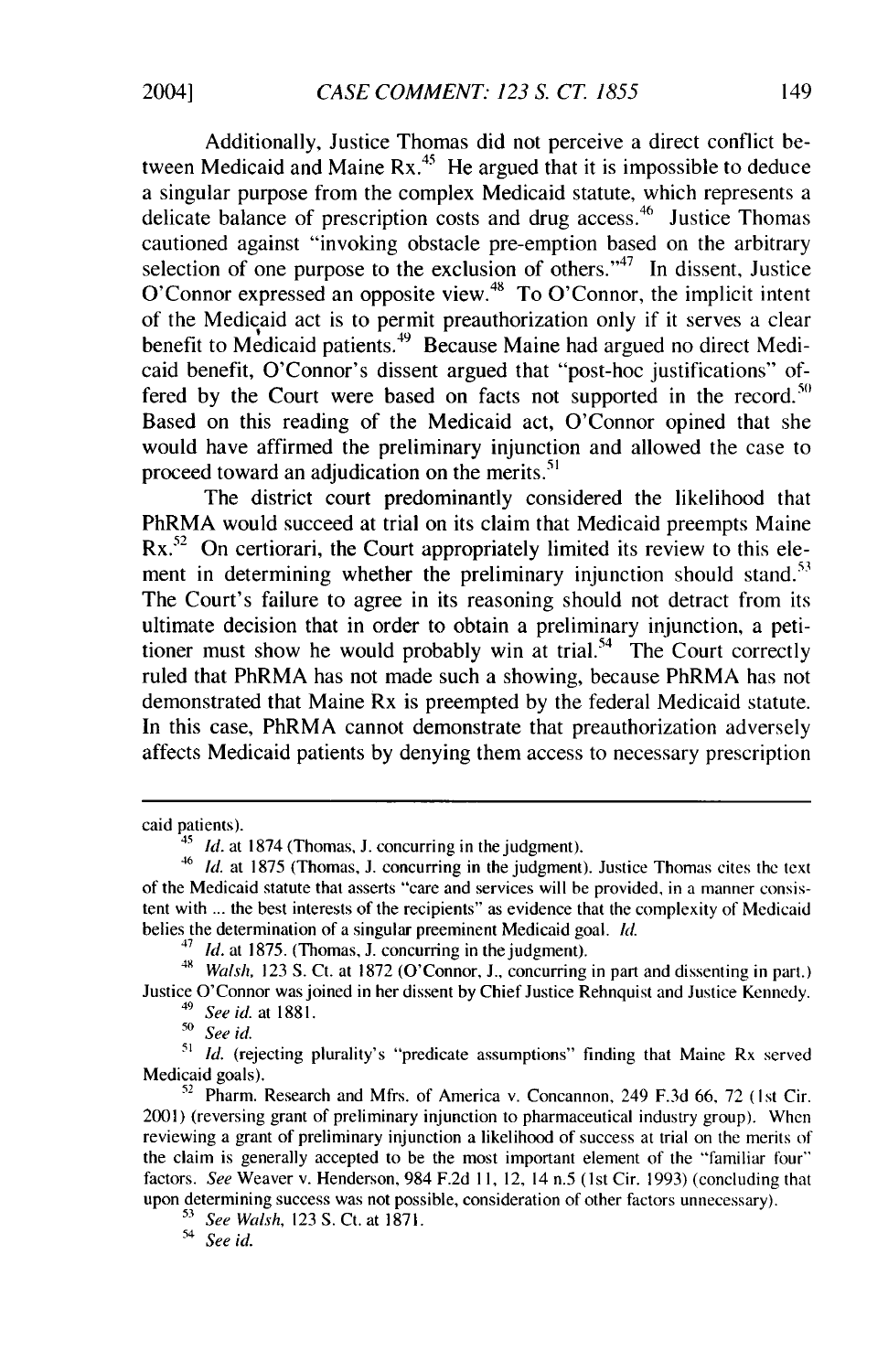$drugs.<sup>55</sup>$  Although preauthorization might block a Medicaid patient's access to his physician's brand-name drug of choice, there is no evidence that such a restriction will adversely impact care. Because PhRMA makes no showing that Maine Rx will adversely affect the standard of care, PhRMA cannot establish that Maine Rx conflicts with Medicaid's intent to provide necessary medical care to low-income Americans.<sup>56</sup> On the record presented to the Supreme Court, there was insufficient evidence to support a finding that Medicaid preempts Maine  $Rx^{57}$ 

The Court was correct to narrowly tailor its review to the standard for a preliminary injunction, although Justice Thomas' textual analysis is too narrow to fully address the preemption issue.<sup>58</sup> Medicaid does not expressly preempt Maine Rx and, therefore, the question of whether Medicaid's purpose is frustrated by Maine Rx preauthorization necessarily requires a consideration of the motives belying the federal statute. This type of judicial analysis is well within the ability and the authority of the Supreme Court. Justice Scalia may be correct that the Court lacks the ultimate authority to adjudicate Maine  $Rx$ 's validity.<sup>59</sup> If the Secretary of Health and Human Services decides that Maine Rx's preauthorization provision is an invalid Medicaid amendment, the Secretary could conceivably terminate federal funding to Maine's Medicaid program.<sup>60</sup> The possibility of further proceedings, however, does not affect the Court's authority to decide whether Maine Rx may proceed pending the Secretary's review.

In *Pharmaceutical Research and Manufacturers v. Walsh,* the Supreme Court refused to preliminarily enjoin Maine's prescription drug

<sup>57</sup> See Pharmaceutical Research and Mfrs. of America v. Medows, 184 F. Supp. 2d 1186 (N.D. Fla. 2001) (denying PhRMA's motion for preliminary injunction to enjoin mandatory Medicaid drug discount program).

<sup>59</sup> See id.

<sup>60</sup> The plurality agreed that the success of Maine Rx may be a decision reserved for the Secretary of Health and Human Services. *See id.* at 1870. The plurality acknowledged that if the Secretary found Maine Rx to be an impermissible amendment to Medicaid, the Secretary's ruling would be presumptively valid. *See id.* at 1866-67.

As the case comes to us, however, the question is whether there is a probability that Maine's program was pre-empted by the mere existence of the federal statute. We start therefore with a presumption that the state statute is valid ... and ask whether petitioner has shouldered the burden of overcoming that presumption.

## *Id.* at 1877.

*See* Chevron U.S.A. Inc. v. Nat. Res. Def. Council, Inc., 467 U.S. 837 (1984) (affording deference to agency interpretation of administrative provision).

**<sup>55</sup>** See *i.*

*<sup>56</sup>* See United States v. Salerno, 481 U.S. 739, 745 (1987) (establishing facial challenge requires finding that law is not valid under any circumstance); United States v. Hilton, 167 F.3d 61,71 **(1st** Cir.), *cert.* denied, 528 U.S. 844 (1999). "It makes little sense to strike down an entire statute in response to a facial attack when potential difficulties can be remedied in future cases through fact-specific as-applied challenges." *hi.*

S8 *Walsh,* 123 **S.** Ct. at 1871.